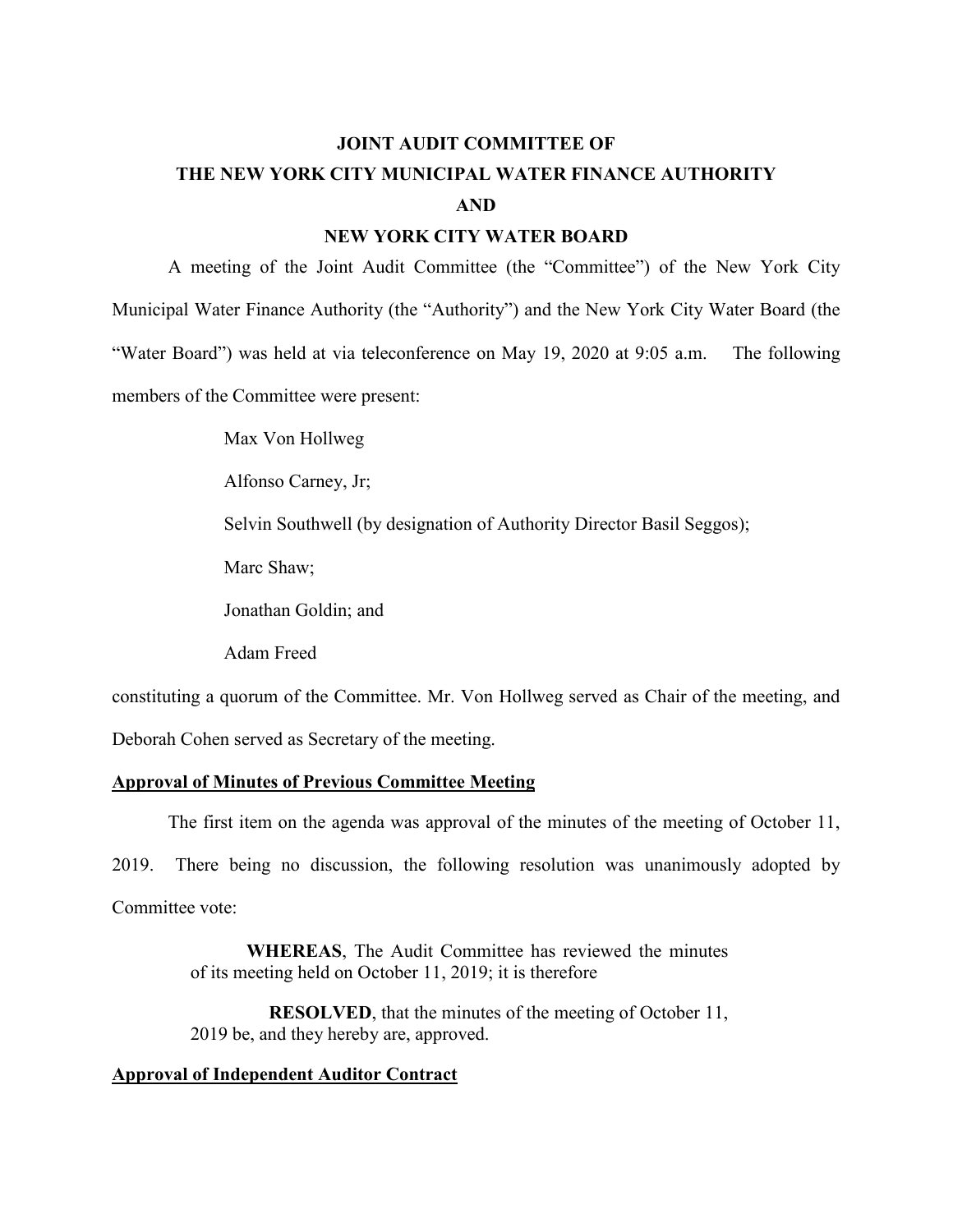The next item on the Committee's agenda was a resolution recommending the Board of Directors of the Authority and the Water Board approve entering into a contract with Grant Thornton, LLP ("Grant Thornton") to provide independent auditor services to the New York City Water & Sewer System (the "System"). Mr. Von Hollweg noted that representatives of the System had participated in the City's competitive request for proposal process seeking independent auditor services, and that Grant Thornton was recommended as a result of that process. He explained that Grant Thornton had served as auditor to the System in prior years, and that the proposed resolution would recommend entering into a contract with Grant Thornton for the System's financial statements for Fiscal Years 2020, 2021, 2022 and 2023. Mr. Carney Jr. made an inquiry regarding the lead partner on the contract, noting the retirement of Cosmo Saginario. The Authority's Comptroller, Robert Balducci, explained that Nicholas Lazzaruolo would be the lead partner on the contract, and that Marla Hummel, who previously worked on the System's financial statements, would also be working on the contract. Then, upon unanimous vote, the following resolution was adopted:

**WHEREAS,** the Joint Audit Committee of the New York City Municipal Water Finance Authority (the "Authority") and the New York City Water Board (the "Water Board") is authorized, under the Audit Committee Charter, to recommend to the Board of Directors of the Authority and the Water Board the appointment and retention of independent auditors for the water and sewer system of the City of New York (the "System"); and

**WHEREAS**, the Authority, in conjunction with the City of New York (the "City'), issued a competitive Request for Proposals for independent auditor services; and

**WHEREAS**, Grant Thornton LLP ("Grant Thornton") was selected based on their proven record of quality of service, as well as compatibility in the coordination of the audit of the System with the City's audit; and

**WHEREAS**, pursuant to the Audit Committee Charter, the Audit Committee has evaluated the recommended selection of Grant Thornton as independent auditor and finds it reasonable and prudent; it is hereby

**RESOLVED**, that the Audit Committee recommends that the Board of the Authority and the Water Board authorize the management of the Authority and the Water Board to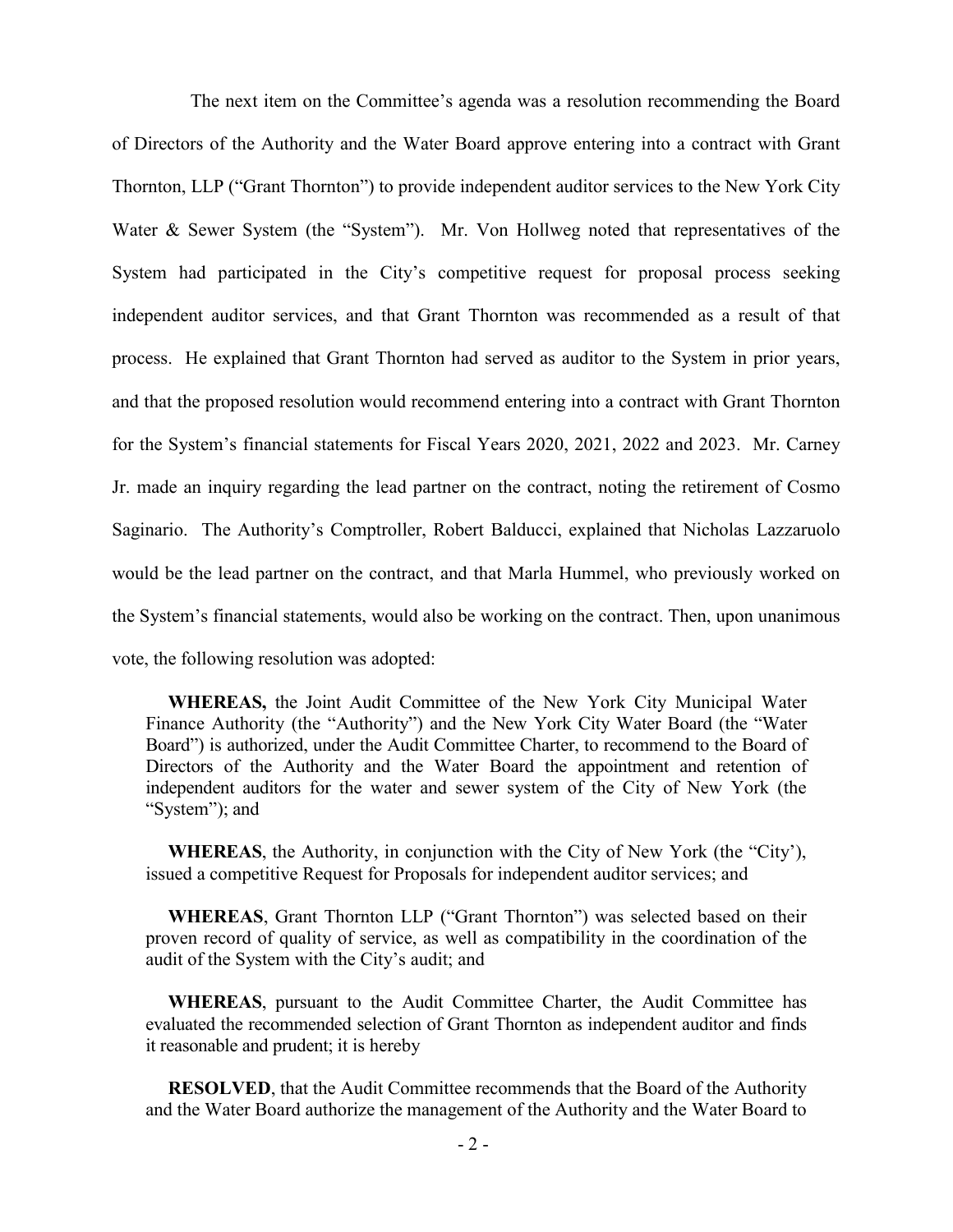sign engagement letters with Grant Thornton to serve as the independent auditors for the System's financial statements for the fiscal years ending June 30, 2020, 2021, 2022, and 2023 for the fees listed in Schedule I, as well as any other documents necessary to effectuate the retention of the independent auditors.

# **Schedule I**

# **Fees (by Fiscal Year)**

| Fiscal 2020 | \$168,000 |
|-------------|-----------|
| Fiscal 2021 | \$180,000 |
| Fiscal 2022 | \$187,000 |
| Fiscal 2023 | \$197,000 |

## **Hourly Rates for Special Projects**

| <b>Hourly Rate for</b><br><b>Special Projects</b> | FY 2020                    |                   | FY 2021                           |                          | FY 2022                    |                   | FY 2023                    |                       |
|---------------------------------------------------|----------------------------|-------------------|-----------------------------------|--------------------------|----------------------------|-------------------|----------------------------|-----------------------|
|                                                   | <b>Smaller</b><br>Projects | Major<br>Projects | <b>Smaller</b><br><b>Projects</b> | Major<br><b>Projects</b> | <b>Smaller</b><br>Projects | Major<br>Projects | <b>Smaller</b><br>Projects | <b>Major Projects</b> |
| Partners                                          | \$450                      | \$360             | \$465                             | \$370                    | \$480                      | \$385             | \$495                      | \$400                 |
| Directors                                         | \$415                      | \$340             | \$430                             | \$350                    | \$445                      | \$360             | \$460                      | \$370                 |
| Managers                                          | \$390                      | \$320             | \$400                             | \$330                    | \$415                      | \$340             | \$430                      | \$350                 |
| <b>Seniors</b>                                    | \$265                      | \$215             | \$275                             | \$220                    | \$285                      | \$225             | \$295                      | \$230                 |
| Semi-Seniors                                      | \$235                      | \$185             | \$240                             | \$190                    | \$250                      | \$195             | \$260                      | \$200                 |
| Staff                                             | \$160                      | \$140             | \$165                             | \$145                    | \$170                      | \$150             | \$175                      | \$155                 |

#### **Proposed Special Projects Hourly Rates by Title**

## **Self-Evaluation and Report of Committee's Actions**

The next item on the agenda was the review and approval of the Audit Committee's annual report and self-evaluation. Mr. Von Hollweg explained that this review is a requirement of the Audit Committee's charter, and that the proposed resolution would authorize the findings of the self-evaluation to be presented to the respective Boards of the Authority and Water Board. Then, upon unanimous vote, the following resolution was approved:

**WHEREAS**, Section III(k) of the Audit Committee Charter and Section 6.3 of Directive 22 of the City of New York Office of the Comptroller require the Audit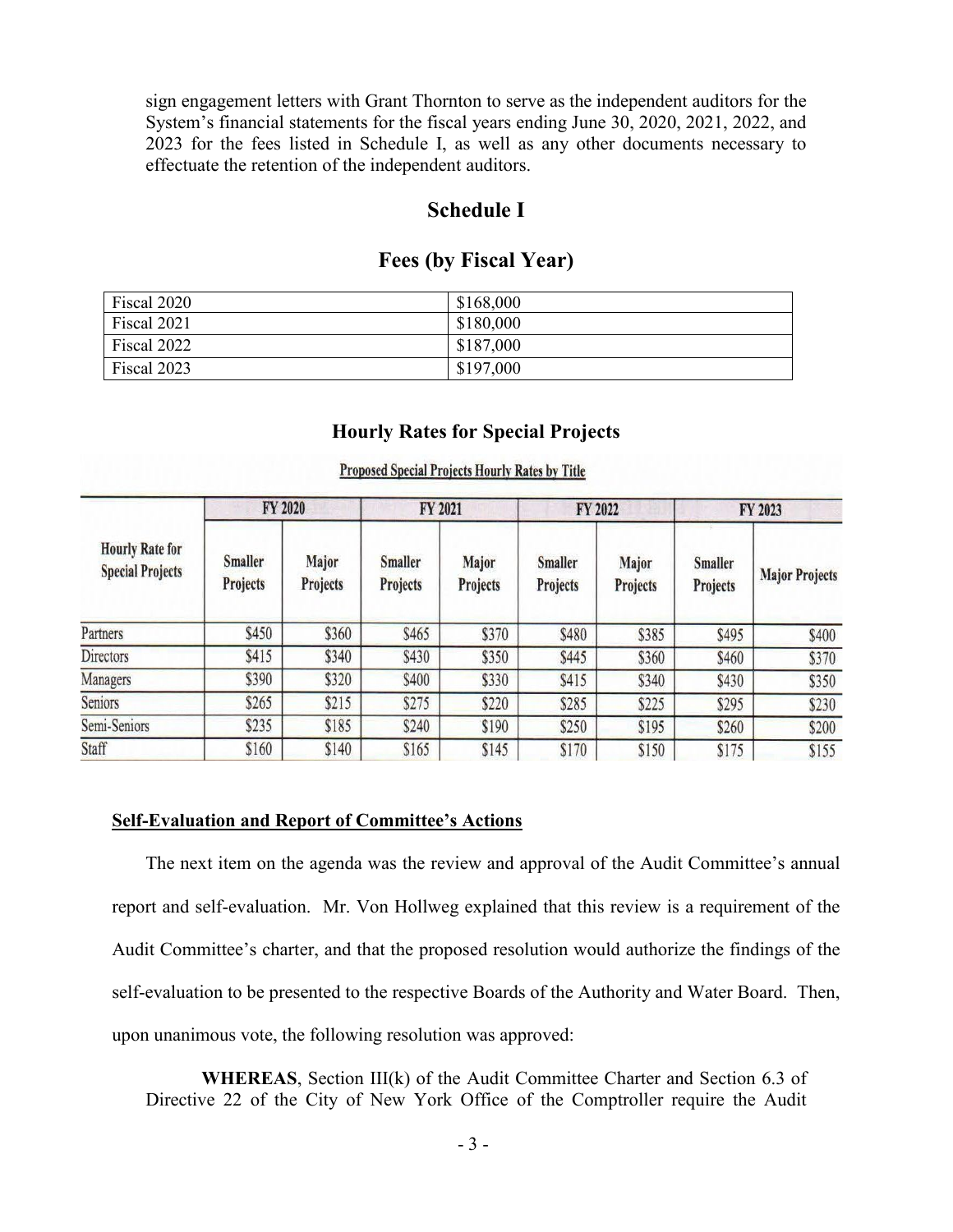Committee to issue an annual report, which details the activities and decisions of the Committee for the prior calendar year;

**WHEREAS**, the Audit Committee has reviewed the Annual Report of the Audit Committee, as attached hereto, and finds it to be reasonable; and

**WHEREAS**, Section III(j) of the Audit Committee Charter requires the Audit Committee to conduct an annual self-evaluation of its performance, including its effectiveness and compliance with the Audit Committee Charter; and

**WHEREAS**, the Audit Committee finds its performance to be satisfactory, effective, and in compliance with the Audit Committee Charter; it is therefore

**RESOLVED**, that the Annual Report of the Audit Committee is hereby approved and shall be presented to the Board of Directors of the New York City Municipal Water Finance Authority and the New York City Water Board, copies of which shall be sent to the Bureau of Accountancy of the City of New York Office of the Comptroller and filed with the minutes of the Audit Committee.

#### **Review of Internal Controls Policies**

The next item on the agenda was the review of the Authority and Water Board's respective Internal Controls Policies. Mr. Von Howlleg explained that the Audit Committee is required to review these policies annually, and that the most recently updated drafts of the Policies had been provided to the Committee. Upon noting that there were no comments or questions from the Committee members, he moved on to the next item on the agenda.

#### **Review and Acceptance of Annual Agency Financial Integrity Compliance Statements**

Mr. Von Hollweg noted that the next on the agenda was the acceptance of the respective annual financial integrity compliance statements of the Authority and the Water Board. Mr. Von Howlleg explained that these are required pursuant to the City's Comptroller's Directive, and that the majority of elements are not applicable to the Authority or the Water Board. He also noted that the Authority's Comptroller, Robert Balducci, and the Water Board's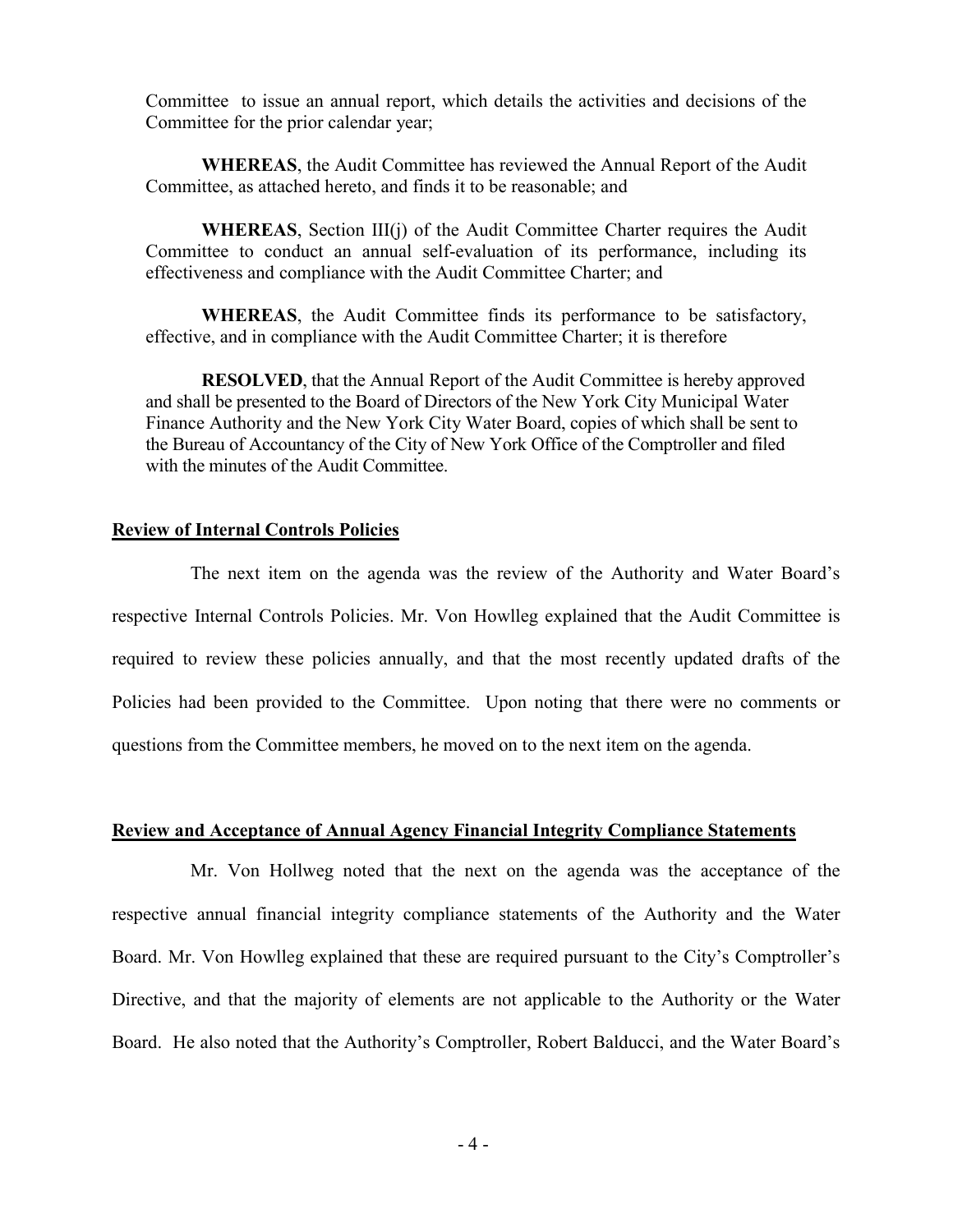Treasurer, Omar Nazem, were available to answer any questions. The Committee had no questions regarding the Financial Integrity Compliance Statements.

# **Presentation by Management and Independent Auditors Regarding the Planned Fiscal Year 2020 Audit**

The next item on the agenda was a presentation by the Authority's management and presumptive independent auditors relating to the New York City Water and Sewer System's (the "System") audit for the fiscal year ended June 30, 2020 and June 30, 2019. Mr. Balducci introduced representatives from Grant Thornton to the Committee, noting that their appointment was contingent upon Authority Board of Directors and the Water Board's approval. Mr. Lazzaruolo described the four phases of the Audit: planning, development, performance and conclusion. Mr. Lazzaruolo also touched on new Government Accounting Standards Board rules and standards, and explained how they would impact the System's audit. Discussion ensued regarding Grant Thornton's materiality benchmark and the timing and scope of the audit. Mr. Carney Jr. inquired after Grant Thornton's review of the System's cyber security. Mr. Lazzaruolo explained that Grant Thornton would not be performing a cyber security audit, but that they would be evaluating controls in place in regards to the System's cyber security and if any weaknesses were to be identified those would be reported to the Committee. Further discussion ensued regarding the evaluation of any risks associated with teleworking of staff of the System, and further quarantine related issues. Mr. Lazzaruolo noted that an evaluation of segregation of duties and internal controls is a significant part of their audit.

## **Adjournment**

There being no further business to come before the Committee, upon motion duly made and seconded, the meeting was duly adjourned.

 $P(X|Y|)$  M Unemer Assistant Secretary of the Aut